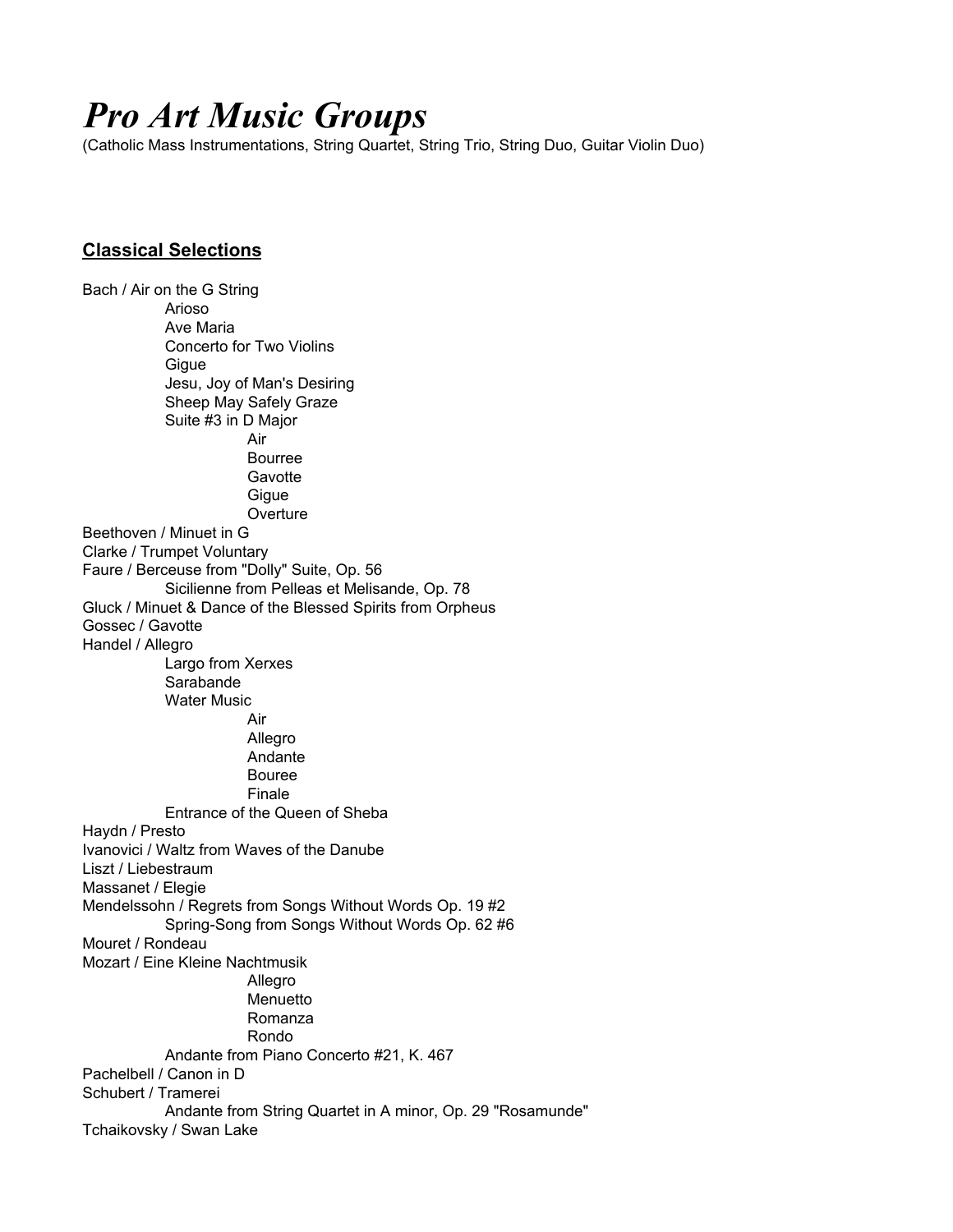Danses des petit cygnes Theme from the Ballet Telemann / Presto Traditional Irish / Londonderry Air Vivaldi / Concerto grosso in D minor Allegro Adagio Finale Wagner / Bridal Chorus from Lohengrin **More Classical Selections** J. C. Bach / Trios Op. 4 Bach / Brandenburg Concerto #2 in F Major **Allegro** Andante Allegro assai Bach / Brandenburg Concerto #6 in B flat Major Allegro Adagio Finale Bach / Little Fuge March March in D Major Rondeau Bach / My Heart Ever Faithful from Cantata #68 Beethoven / Ode to Joy Adagio from Piano Sonata #8, Op. 13 "Pathetique" Six Country Dances Borodin / Nocturne from String Quartet #2 in D Major Brahms / Hungarian Dance #5 Variations on a theme of Haydn St. Anthony Chorale Chopin / Nocturne Prelude from Op. 28, #4 Prelude from Op. 28, #15 Corelli / "Christmas Concerto" Op. 6 #8 Sonatas Op. 4 #1 Dvorak / Humoresque Faure / Pavane from Op. 50 Franck / Panis angelicus Gossec / Tambourin Trio in E flat Major Op. 9, #1

Greig / Gavotte Handel / Fireworks Music Bouree La Rejouissance

> Minuet Oboe Concerto / sarabande

Allegro

Haydn / Divertimento in D Major

Locke / The Broken Consort Lolliet / Allegro

Lully / Gavotte in Rondeau

Mendelssohn / A Midsummer Night's Dream

**Nocturne**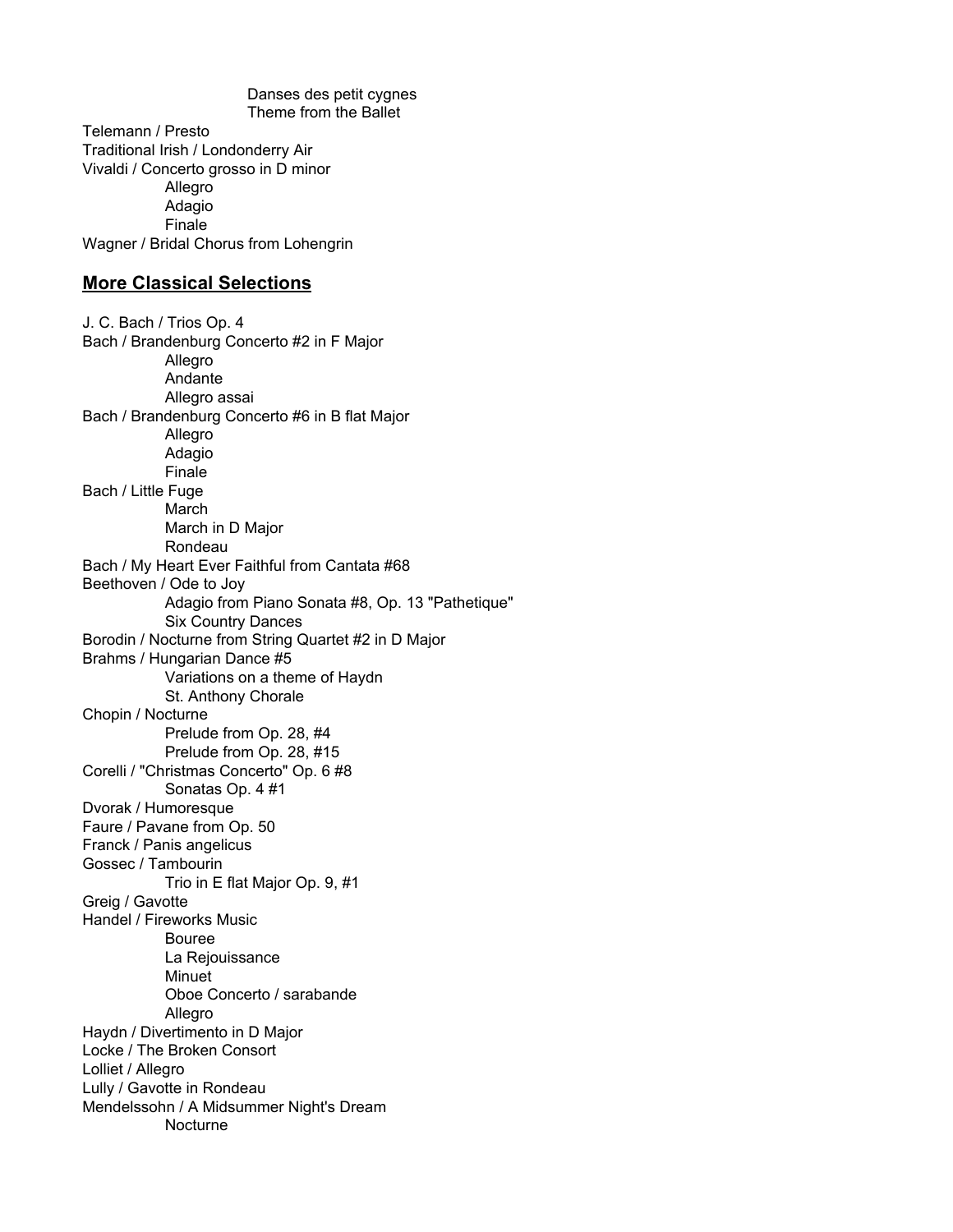Wedding March Mozart / Ave Verum Corpus Andante from K. 316 for Flute and Orchestra Rondo Alla Turca Puccini / Crisantemi Purcell / Rondeau Gavotte and Hornpipe Trumpet Tune When I am Laid in Earth Rameau / Rigaudon Rimsky Korsakov / Scherazade theme Schubert / Serenade Ave Maria Schumann / Am Camin from Kinderscenen, Op. 15 #8 Traumerei from Kinderscenen, Op. 15 #7 Tartini / Two Sonatas Tschaikovsky / Romeo and Juliet Love Theme from Overture-Fantasy Telemann / Vivace Vivaldi / The Four Seasons Allegro from Spring Allegro from Autumn Danza Pastorale from Spring Largo from Winter

#### **More Selections from the Baroque, Classical and Romantic Periods**

Bach / Badinerie Bist Du Bei Mir Brandenburg Concerto No 3 Allegro Moderato Allegro Beethoven / Fur Elise Bizet / Jeux d'Enfants Galop Petit Mari, Petit Femme L'Arlesienne Suite #2 Farandole Minuet Boccherini / Minuet Borodin / Theme from Polovetzian Dances Chopin / Fantasie-Impromptu C# Minor Corelli / Adagio Delibes / Flower Duet Dvorak / Slavonic Dance #1 Dvorak / Slovanic Dance #2 Faure / Bercuse Gottshalk / Bananier Dying Poet Tournament Galop Gounod / Funeral March for Marionette Juliet's Waltz Song Grieg / I Love Thee Handel / Arrival of the Queen of Sheba Water Music / Allegro Hornpipe Holst / Theme from Jupiter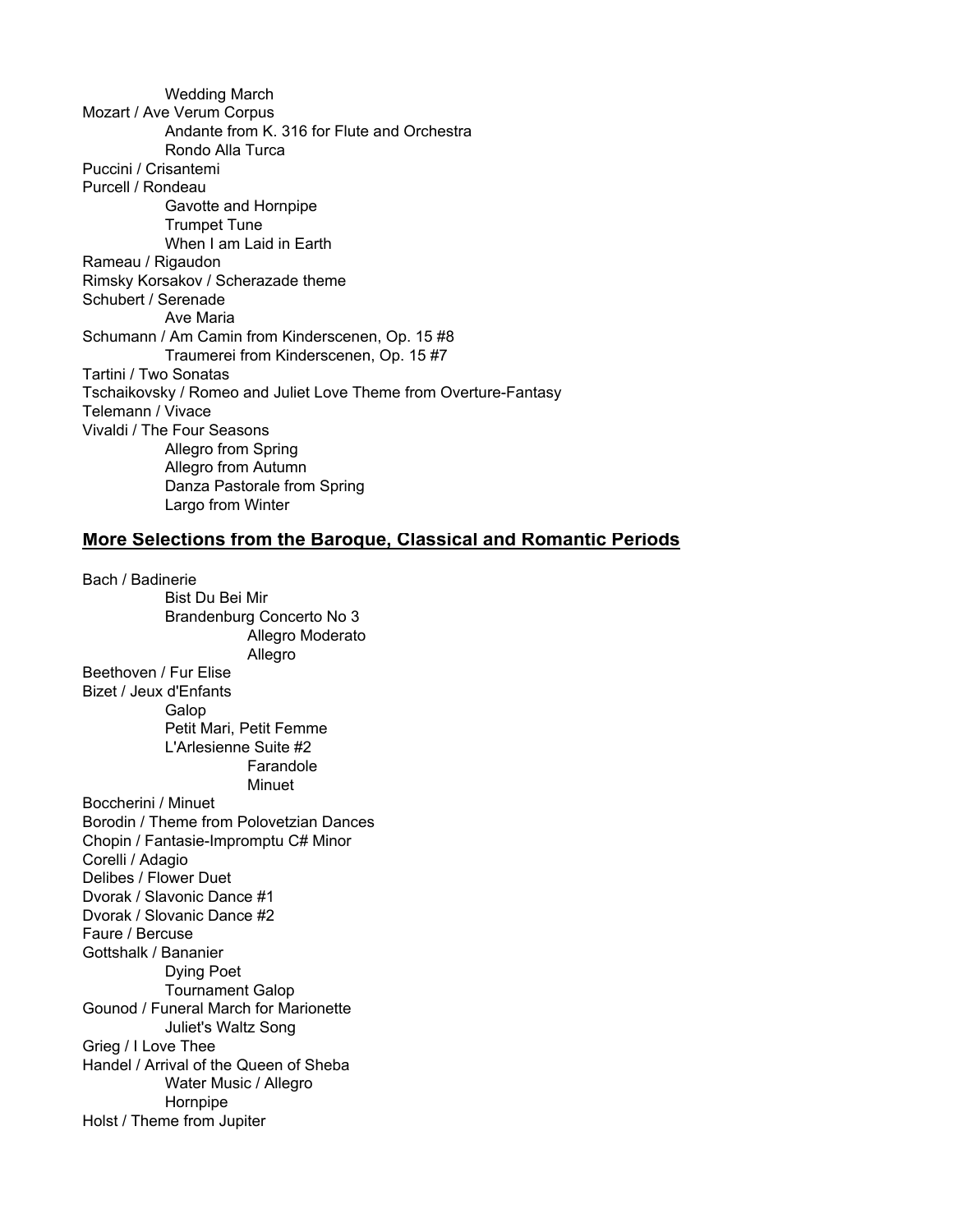Paganini / Capriccio #24 Rossini / Galop Sain Saens / Mon Cour S'ouvre A Ta Voix Schubert / Rosamunde The Trout Strauss / The Laughing Song Tchaikovsky / Danses des Petits cygnes None But The Lonely Heart

## **Christmas and Holiday**

Angels We Have Heard on High Away in a Manger Torch of Isabella Coventry Carol Deck the Halls First Noel For Unto Us a Child is Born God Rest Ye Merry Gentlemen **Greensleves** Hark the Herald Angels Sing Holly and the Ivy I Saw Three Ships I Came Upon a Midnight Clear Jolly Old St Nicholas O Come Emmanuel O Little Town of Bethlehem Pat A Pan Silent Night Sing We Now of Christmas Wassail Song We Three Kings We Wish You a Merry Christmas Tchaikovsky / Nutcracker Chinese Dance Dance of the Reed Flutes Dance of the Sugar Plum Fairy **Overture** March Trepak

## **More Christmas Selections**

O Holy Night Sleigh Ride Ring Christmas Bells White christmas Here We Come A Caroling Let It Snow Have Yourself a Merry Little Christmas

## **Sacred Spirituals & Traditional Jewish Pieces**

Bach / My Heart Ever Faithful Wachet Auf Bizet / Agnus Dei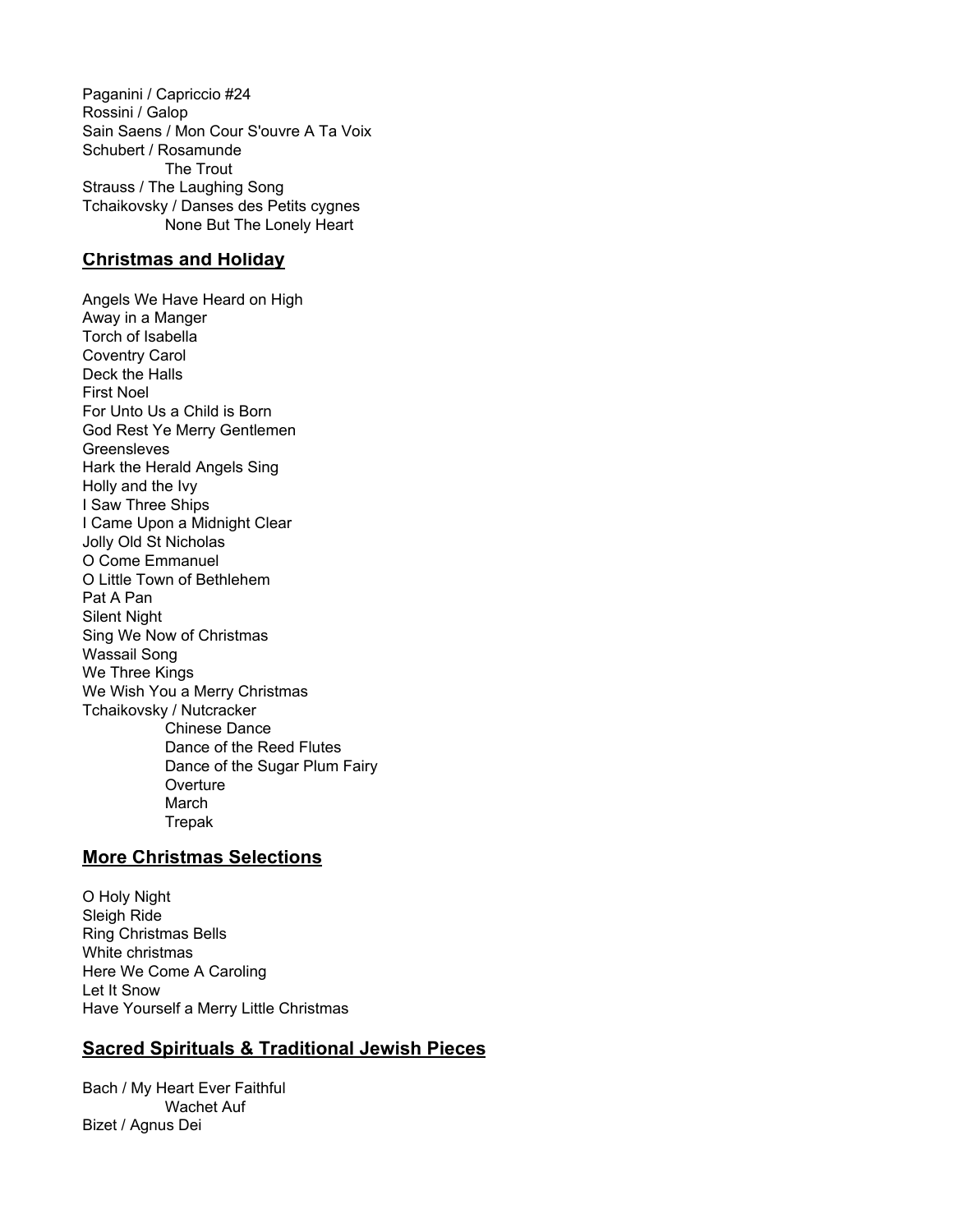Early American Melody / Amazing Grace Handel / Hellelujia Chorus Haydn / The Heavens are Telling Humperdink / Children's Prayer Luther / Mighty Fortress is our God Massanet / Meditation from Thais Mendelssohn / On Wings of Song Mozart / Alleluia Schubert / Ave Maria Shaker Hymn / Simple Gifts Spiritual / Deep River Give me that old time religion Go tell it on the mountain He's got the whole world in his hands Nobody knows the trouble I've seen Sometimes I feel like a motherless child Swing low, sweet chariot Were you there? Steffe / Battle Hymn of the Republic Sullivan / Onward Christian Soldiers Traditional Irish Melody / Be thou my vision Traditional Jewish Bashana Dodi Li Erev Shel Shoshanim Hava Nagila and Tsena Tsena Jerusalem of Gold Od Yeshoma, Version 1 (Wedding Recessional) Od Yeshoma, Version 2 (Wedding Recessioanl) Oif'n Pripetshok Ose Shalom and Havenu Shalom Aleychem Simon tov and Chosen Kalle Mazel Tov ( Wedding Recessional ) Yedid Nefesh (Wedding Processional )

## **Opera Favorites**

Bizet / CarmenEntr'acte (Act III)

Habanera

Prelude

**Seguidilla** 

Donizetti / The Elixir of Love / Una furtiva lagrima

Flotow / Martha / M'apparti, tuit d'amor

Gluck / Orfoe & Euridice / Che faro senza Euridice

Gounod / Faust / Avant de quitter ces lieux

Leoncavallo / Pagliacci / Vesti, la giubba

Mascagni / Cavalleria Rusticana / Intermezzo

Mozart / Don Giovanni / Vedrai, carino

The Magic Flute / Ein Madchen oder Weibchen The Marriage of Figaro / Voi che sapete In diesen heil'gen Hallen

Offen bach The tales of Hoffmann / Barcarolle

Ponchielle / La Gioconda / Dance of the hours Puccini / Gianni Schicchi / O mio babbino caro La Boheme / Che gelida manina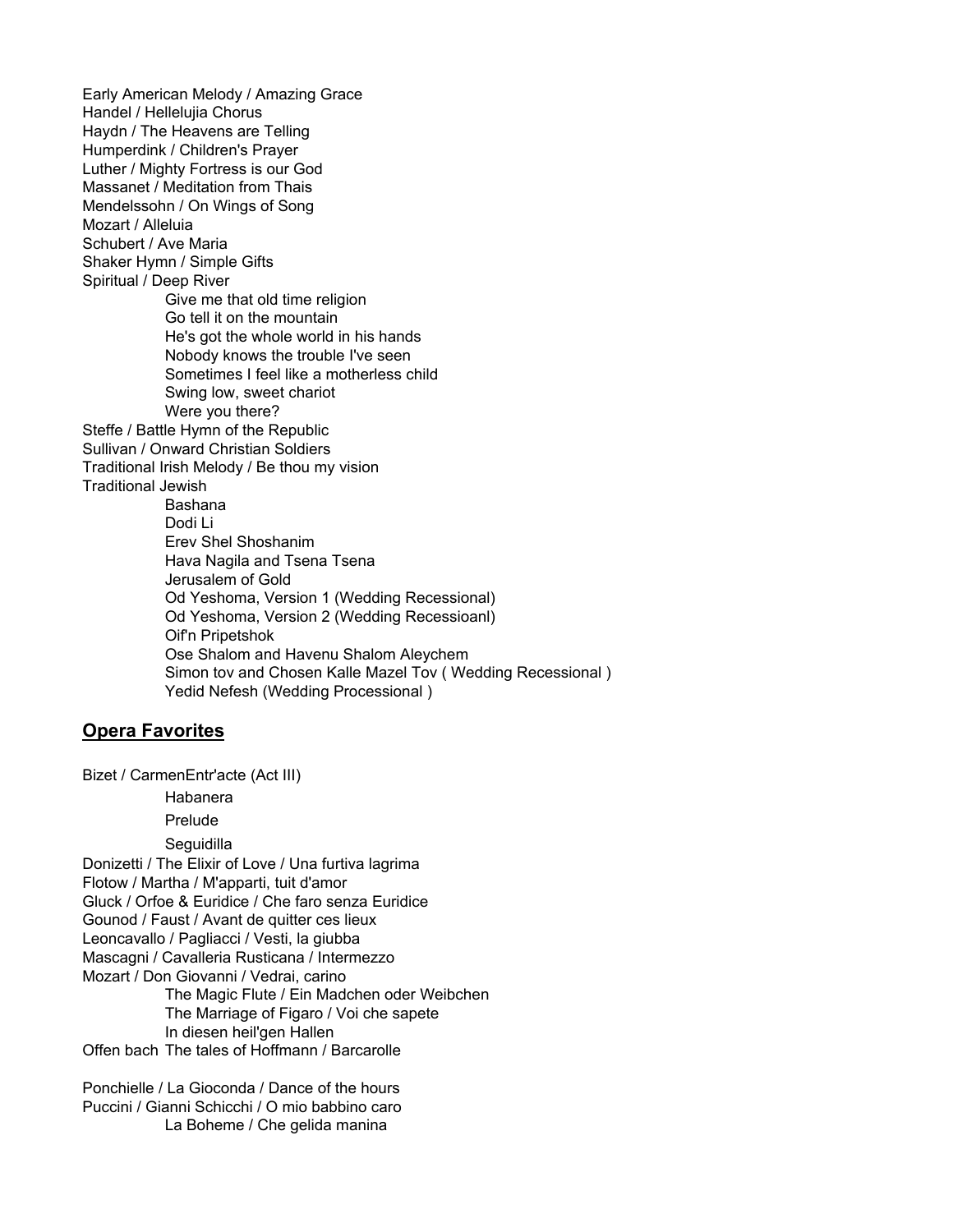Madame Butterfly / Un bel di vedremo Tosca / E lu Quando men vo Rossini / The Barber of Seville / Ecco ridente in cielo Vissi d'arte

Verdi / Aida / Triumphal March Largo al factotum della citta Il Trovatore / Chorus of Una voce poco fa La Traviata / Di Provenza il mar Stride la vampa Rigoletto / CDrinking song Sempre libera Wagner / Tannhauser / Pilgrim's Chorus La donna e mobile

#### **Rags and Waltzes**

Brahms / Waltz in A flat Major Chauvin, Louis and Scott Joplin / Heliotrope / A slow drag two step Chopin / Grande Valse Brilliante from Waltz in E flat Major Minute Waltz in D flat Waltz in A flat Waltz in C sharp Deliebes / Valse Lente Gounod / Waltz from Faust Greig / Waltz from Lyric Pieces Joplin / Betl Easy Winners Elite Syncopations **Entertainer** Maple Leaf Rag Palm Leaf Rag Peacherine Rag Pine Apple Rag Pleasant Moments Ragtime Dance Solace Strenous Life Lehar / Merry Widow Waltz Ravel / Les Entretiens de la Ballet et de la Bete Roberts / Junk Man Rag Music Box Rag Strauss / Artist's Life Beautiful Ble Danube Emperor Waltz Tales from Vienna Woods Vienna Life You and You Tchaikovsky / Waltz from Serenade form Strings Waltz of the Flowers Waldtuefel / Estudiantina Skaters Waltz

### **Jigs and Reels**

Ain't We Got Fun Alexander's Ragtime Band Arkansas Traveler The Band Played On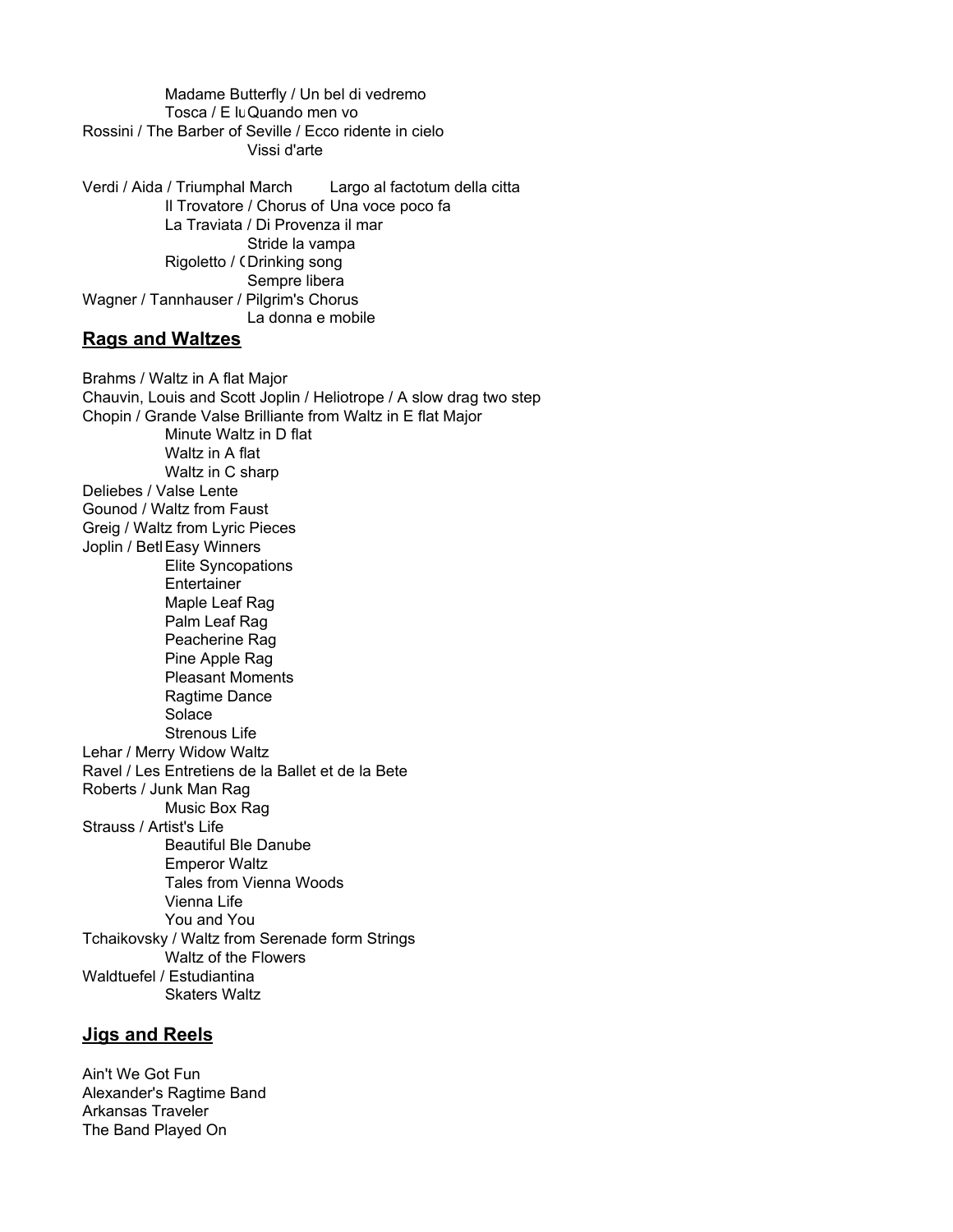Believe Me, If all those endearing young charms Bill Cheatam Blackberry Blossom By the Light of the Silvery Moon Chicken Reel Coleraine Devil's Dream Drowsy Maggie Dusty Miller Fisher's Hornpipe Flowers of Edinburgh For Me and My Gal Garry Owen Give My Regards To Broadway Glow Worm In the Good Old Summertime Irish Washerwoman Kerry Dance Let Me Call You Sweetheart Londenderry Air Nola Old Joe Clark Si Bheag, Si Mohr Soldier's Joy Swallowtail Jig Sweetie Mine Toot, Toot, Tootsie **Toyland** The Wearing of the Green When Irish Eyes are Smiling

### **Favorites from the Late Nineteenth & Early Twentieth Centuries**

Bartok / Rumanian Folk Dances Braul Joc Cu Bata Maruntel Debussy / Clair De Lune Fille aux Cheveux de Lin, La Galliwog's Cake Walk Elgar, Edward / Nimrod Reviere Salut d'Amor Shepherd's Hey Pomp & Circumstance Falla, Manuel de / Ritual Fire Dance Grainger / NLiebeslied Schon Rosmarin Kreisler / Liebesfreud March from the Love of Three Oranges Mac Dowell / To a Wild Rose Prokofiev / Theme from the 1st MVT Theme from the 3rd MVT Rachmoninoff / Piano Concerto #2